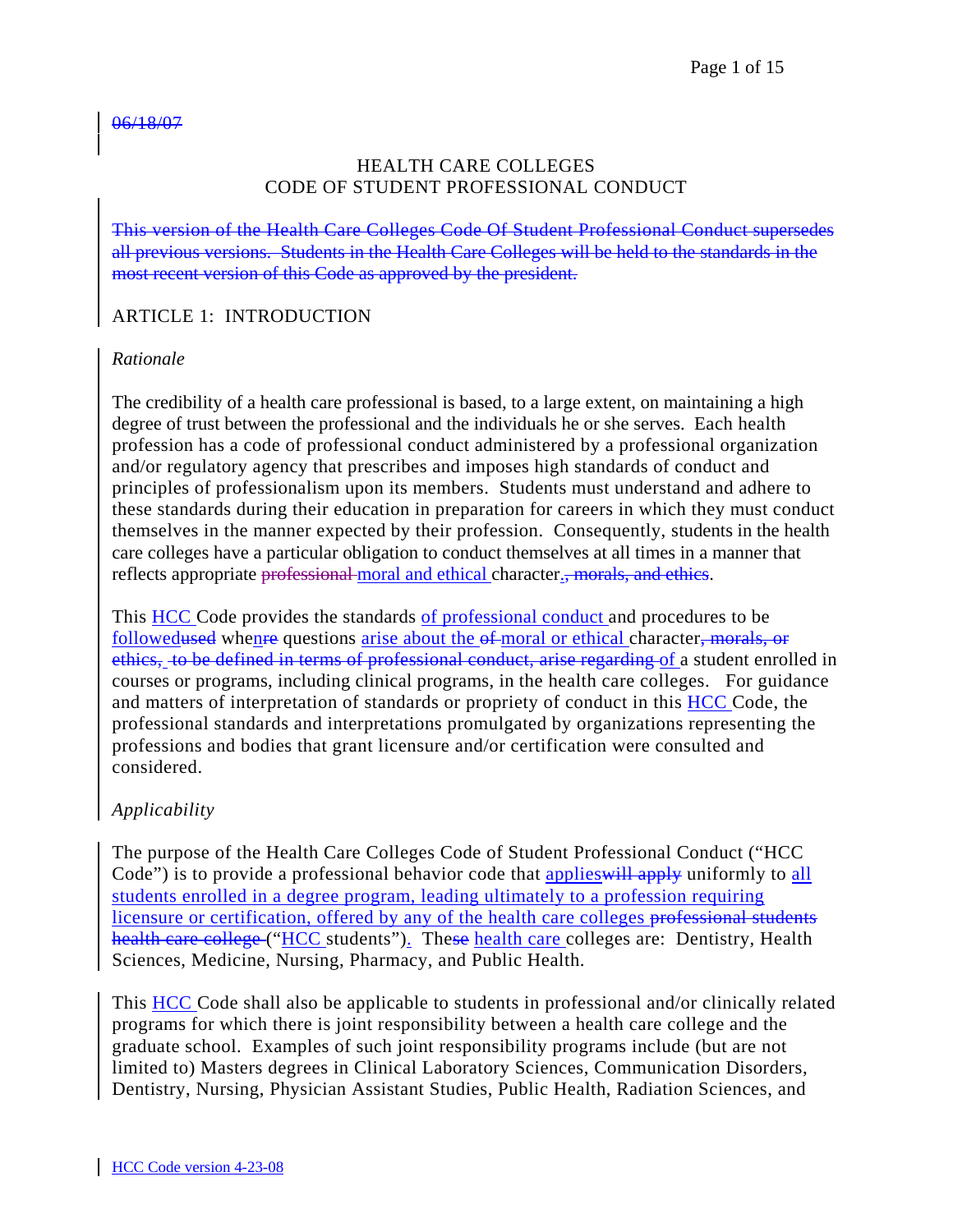Doctoral programs in Nursing, Physical Therapy and Rehabilitation Sciences.

## *Applicability*

Article II of the revised University of Kentucky Code of Student Conduct ("UKCSC") states: "The Code does not cover decisions of the faculty of a professional school as to character, moral or ethical, required of a student for purposes of awarding a degree or certificate, or for continuation as a candidate for such degree or certificate." The jurisdiction of this  $HCC$  Code extends to  $(1)$  violations of the UKCSC solely to the extend that the behavior reflects on the character, morals, or ethics of the student enrolled in a health care college program (see defined below) and (2) the commissions of acts on- or offcampus that are not considered as violations of the UKCSC, but that reflect adversely on the moral and ethical character<del>, morals, or ethics</del> of the enrolled HCC student, independent of whether or not such acts are judged to be violations of the UKCSC.

The purpose of this Code is to provide a professional behavior code that applieswill apply uniformly to all students enrolled in a degree program, leading ultimately to a profession requiring licensure or certification, offered by any of the health care colleges professional students, hereinafter called "health care college HCC students." at any stage of their educational program in the health care colleges. These health care colleges are: Dentistry, Health Sciences, Medicine, Nursing, Pharmacy, and Public Health. Professional degree or health care college students will be defined here as those students at any stage in the curriculum whose course of study will lead ultimately to a profession requiring licensure or certification.

### *Written Acceptance*

At the start of each academic year, all students shall be asked to sign a statement acknowledging that they received a copy of this Code, read it, and agree to uphold this Code and abide by its principles. The signed statements shall be returned to the appropriate health care college office within five working days of a student's starting classes. Failure to return the signed statement does not remove the student from being covered by this Code. The signed statement shall be placed in the student's permanent file.

### ARTICLE 2: STANDARDS

A health care college student shall be expected to adhere to accepted standards of professional practice.

All health care college students must possess the qualities of appropriate professional moral and ethical character., morals, and ethics. Each student must apply these standards to his or her academic career as well as his or her professional career. A student's continued enrollment shall depend on the student's ability to adhere to recognized standards of professional practice and conduct. The standards are drawn from the duly legislated practice acts of the professions that have educational programs in the health care colleges of the University.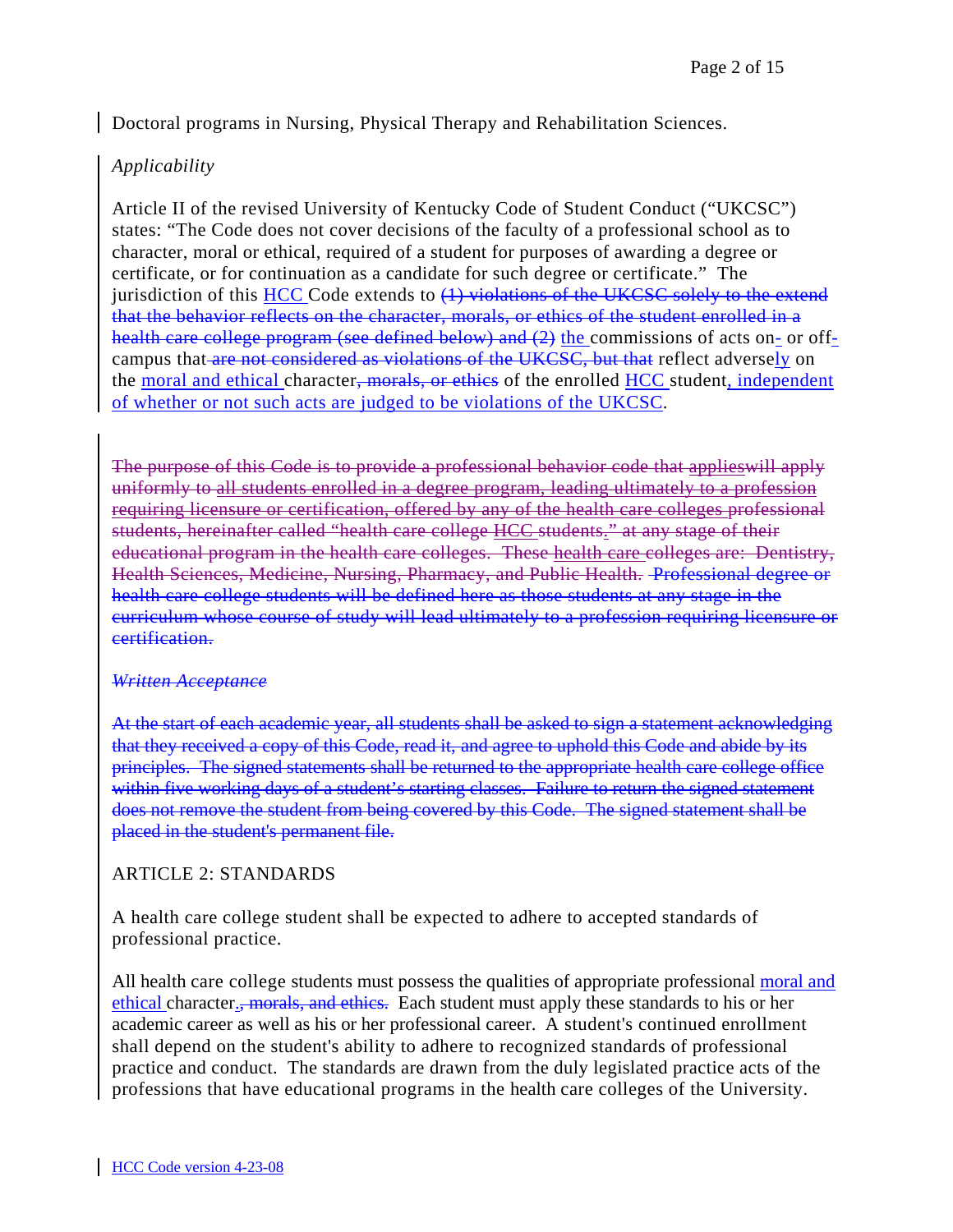Violation of one or more of the standards shall be sufficient grounds for the dean of the appropriate health care college to initiate a review of the status of the student's continued enrollment in courses or programs of the College.

# ARTICLE 3: PROHIBITED CONDUCT

This Article summarizes a representative, but non-comprehensive, list of violations of this HCC Code that are punishable, disciplinary offenses. The list includes items specific to the training programs of the health care colleges as well as those in the UKCSC. Some overlap among items is to be expected. At a minimum, health care college students shall avoid the following:

## 1. All offenses enumerated under the UKCSC to the extent that the violation reflects adversely on the student's professional moral and ethical character.

1.2. Misappropriation and/or illegal use of drugs or other pharmacologically active agents.

 $\frac{2.3}{1.2}$  Any condition or behavior that may endanger clients, patients, or the public, including failure to carry out the appropriate or assigned duties, particularly when such failure may endanger the health or well-being of a patient or client.

3.4. Behavior or action that deceives, defrauds, or harms the public and/or the public's perception of the profession.

4.5. Falsifying or, through negligence, making incorrect entries or failing to make essential entries in health records.

5.6. Deliberate deception of a patient or client through failure of the health care college student to identify his or her student's status unequivocally to the patient.

6.7. Failure to maintain client or patient confidentiality including failure to follow HIPAA standards.

7.8. Obtaining any fee by fraud or misrepresentation.

8.9. Removal or suspension from any clinical setting by appropriate administrative authority for unprofessional conduct.

 $9-10$ . Commission of any act that has the effect of bringing the health care college student, the University, or the student's intended profession into disrepute. These include, but are not limited to, any departure from or failure to conform to the standards of acceptable and prevailing professional practice, and any departure from or failure to conform to the principles or code of ethics recognized by the licensing, certifying, or professional association or agency of the health care college student's intended profession.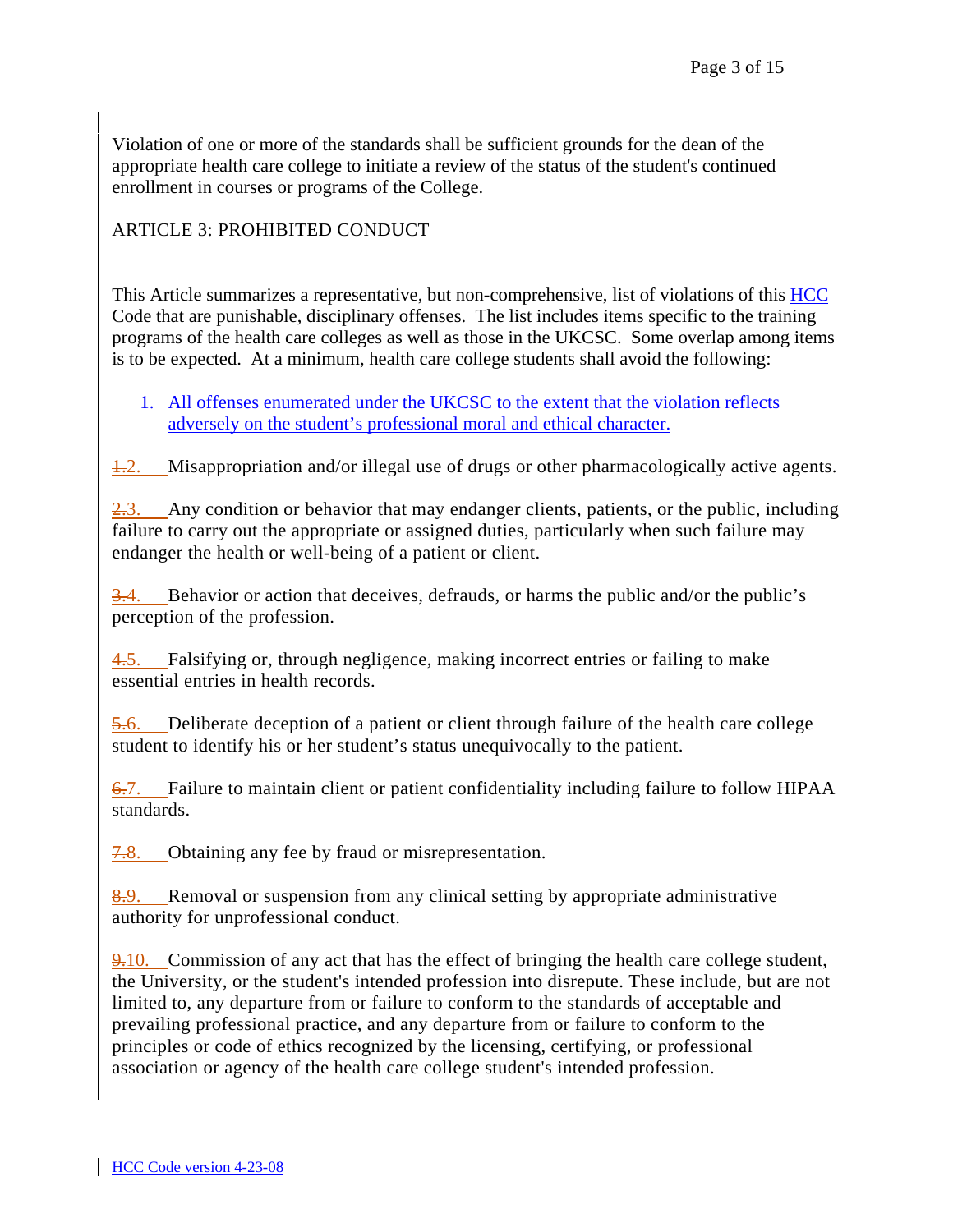10.11. Use of communication systems in whatever form in an intimidating, harassing, or illegal manner, or in a manner designed to interfere with or disrupt the educational process.

 $\frac{11.12}{11.12}$ . Any course of conduct, act, or omission that would be considered unprofessional conduct as a basis for discipline under the professional standards applicable to the profession for which the health care college student is in training.

13. Failure to report a felony conviction pursuant to Article 4 in this HCC Code.

11.Violation of conditions imposed in connection with one or more of the sanctions enumerated in this Code

11.Attempts to commit acts prohibited by this Code, or by the UKCSC, may be punished to the same extent as completed violations.

11.Assisting in attempts and/or in the commission of acts prohibited by this Code, or by the UKCSC, may be punished to the same extent as committing completed violations.

11. Offenses enumerated under the UKCSC, to the extent that the offense reflects adversely on the character, morals, or ethics of the student; the offenses under the UKCSC are as follows:

- a. Interference, coercion or disruption that impedes, impairs or disrupts University missions, processes or functions or interferes with the rights of others. The following, while not intended to be exclusive, illustrate the offenses encompassed herein: occupation of any University building or property, or part thereof, without authorization by the University; blocking the entrance or exit of any University building or corridor or room therein; setting fire to, or by any other means, damaging any University building or property or the property of others on University premises; any possession or display of, or attempt, or threat to use firearms, explosive or other weapons upon University property without University authorization; prevention of the convening, continuation or orderly conduct of any University class or activity or of any lawful meeting or assembly upon University property; blocking normal pedestrian or vehicular traffic on University property; and failure to vacate premises when ordered to do so by a University official.
- b. Use, possession, or distribution of narcotic or dangerous drugs, except as expressly permitted by law.
- c. Disorderly, abusive, drunken, violent or excessively noisy behavior or expression.
- d. The threat or commission of physical violence against self or other persons.
- e. The commission of acts or the implementation of programs or activities that constitute a violation of local, state or federal law.
- f. Failure to comply with directions of University officials acting in the performance of their duties.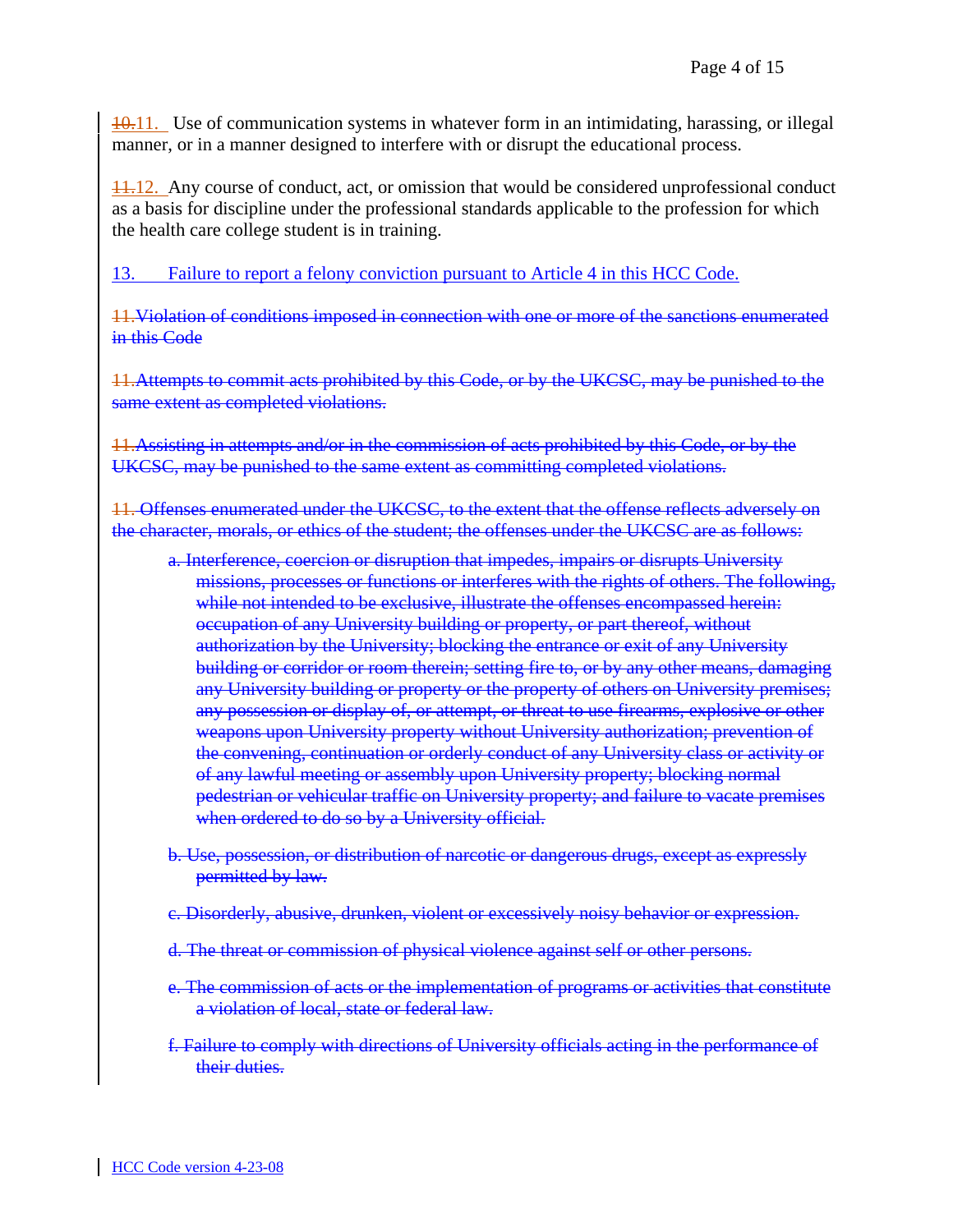- g. Falsifying, altering or forging any official University records or documents, employing official University documents or records for purposes of misrepresentation, or causing any official University documents or records to be falsified by means of any misrepresentation.
- h. Hazing by any action taken or situation created, intentionally or recklessly, whether on or off University premises, to produce mental or physical discomfort, embarrassment, harassment, or ridicule. Such abusive activities and situations may include, but are not limited to the following: illegal or harmful use and/or forced consumption of food, alcohol or drugs; paddling in any form; creation of fatigue; personal servitude; physical and/or psychological shocks; wearing apparel which is conspicuous and not normally in good taste; engaging in public stunts and buffoonery; degrading or humiliating games and activities; sleep or food deprivation; any meetings which unreasonably interfere with scholastic activities; and/or any other activities which are not consistent with the regulations and policies of the University of Kentucky.
- i. Knowingly passing a worthless check or money order to the University or to a member of the University community acting in an official capacity; recurring financial overobligation and nonpayment of debts to the University.

j. Theft of property or services; knowingly possessing stolen property.

- k. Possessing a deadly weapon without authorization of the Dean of Students.
- l. Defacing, disfiguring, damaging or destroying public or private property.
- m. Giving false testimony or other evidence at any official hearing of the University or giving false information to any faculty or staff members acting in the performance of their duties.
- n. Bribing any University employee or student officials.
- o. Harassing anyone present on University property.
- p. Providing information to individuals involved in organized gambling activities concerning intercollegiate athletics competition; or participating in any gambling activity that involves intercollegiate athletics or amateur athletics, through a bookmaker, a parlay card or any other method employed by organized gambling.
- q. Violation of conditions imposed in connection with one or more of the sanctions enumerated in Article II, Section 11 of the Code of Student Conduct.
- r. Violation of other published University regulations or policies. Such regulations or policies include, but are not limited to, policies regarding computer use, alcohol, hazing, entry and use of University facilities as well as regulations governing student organizations and residence halls.

ARTICLE 4: STUDENT'S OBLIGATIONS: A student who is subject to the jurisdiction of this Code shall report to the dean of the applicable professional college, prior to enrollment in classes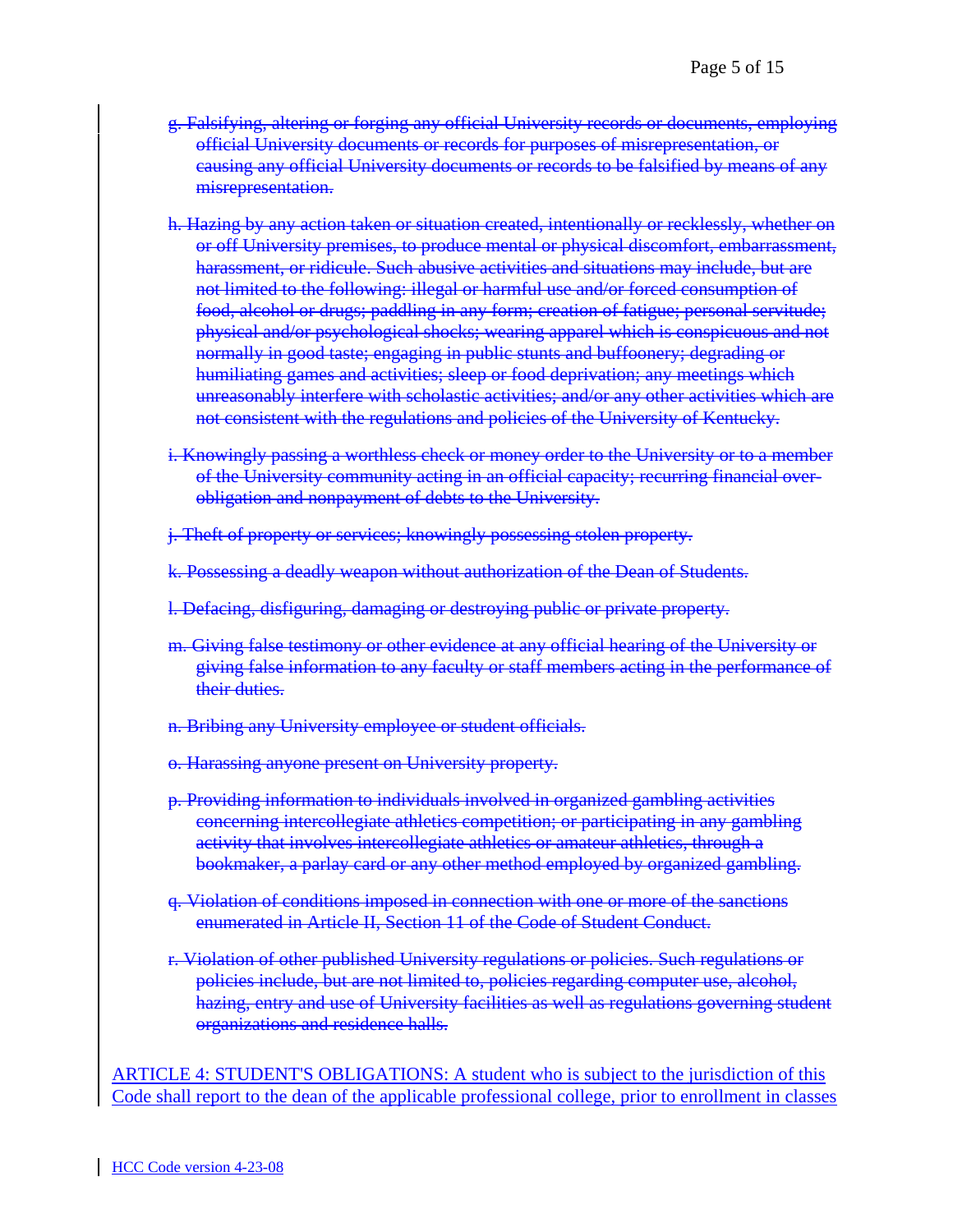for a semester, if the student has been convicted of a felony crime. Further, during the academic year, a student shall notify the dean of any felony conviction within ten days of such conviction. Failure to make a timely notification under this Article shall be a violation of the "Prohibited Conduct" section of this Code.

# ARTICLE-45: JURISDICTION

A health care college student enrolled in a course or program in a health care college shall be subject to the jurisdiction of this **HCC** Code, the UKCSC, and the Selected Rules of the University Senate of the University of Kentucky (hereinafter Selected Rules). If a violation of the UKCSC and also one or both of the other above referenced codes or rules allegedly has been committed in the same set of circumstances or facts, the dean of the health care college in which the student is enrolled and the University's Dean of Students or Academic Ombuds, as applicable, will consult, investigate the circumstances at issue, and pursue the case in accordance with the appropriate procedure(s) and authorities.

A decision taken by a dean of a health care college under this HCC Code shall not preclude or be precluded by any action for which the health care college student may be liable for the same or a related offense under the UKCSC, the Selected Rules, or behavioral standards that may have been established in any specific course.

A decision taken by a dean of a health care college under this Code shall not preclude any action by legal authorities outside the University.

# ARTICLE 56: ADMINISTRATIVE PROCESS AND SANCTIONS

# *Preliminary Meeting with the Dean*

When a dean of a health care college, after an appropriate, preliminary investigation into an alleged violation of the standards, believes a health care college student has committed a violation of the prohibited conduct, the dean shall notify the student by first class mail that the student is charged with one or more specific violation(s). A student accused of violations of this HCC Code is subject to an informational meeting with the dean of the student's college or authorized designee. When a student fails to respond to proper notification of an informational meeting or fails to attend a scheduled meeting within the specified period, the dean or authorized designee may deem that the student has denied responsibility for the pending charges and refer the matter to the hearing committee chair to convene a hearing panel.

At the informational meeting, the accused student will be asked to state whether s/he is "responsible" or "not responsible" for the alleged violation during the informational meeting. The student shall not be compelled to give testimony that might tend to be incriminating and a student's refusal to do so shall not be considered evidence of guilt. Information obtained from the student during this informal meeting is confidential and inadmissible in any disciplinary hearing of the University except in cases where the student withdraws his/her admission of responsibility or refuses to comply with the sanction proposed by the dean.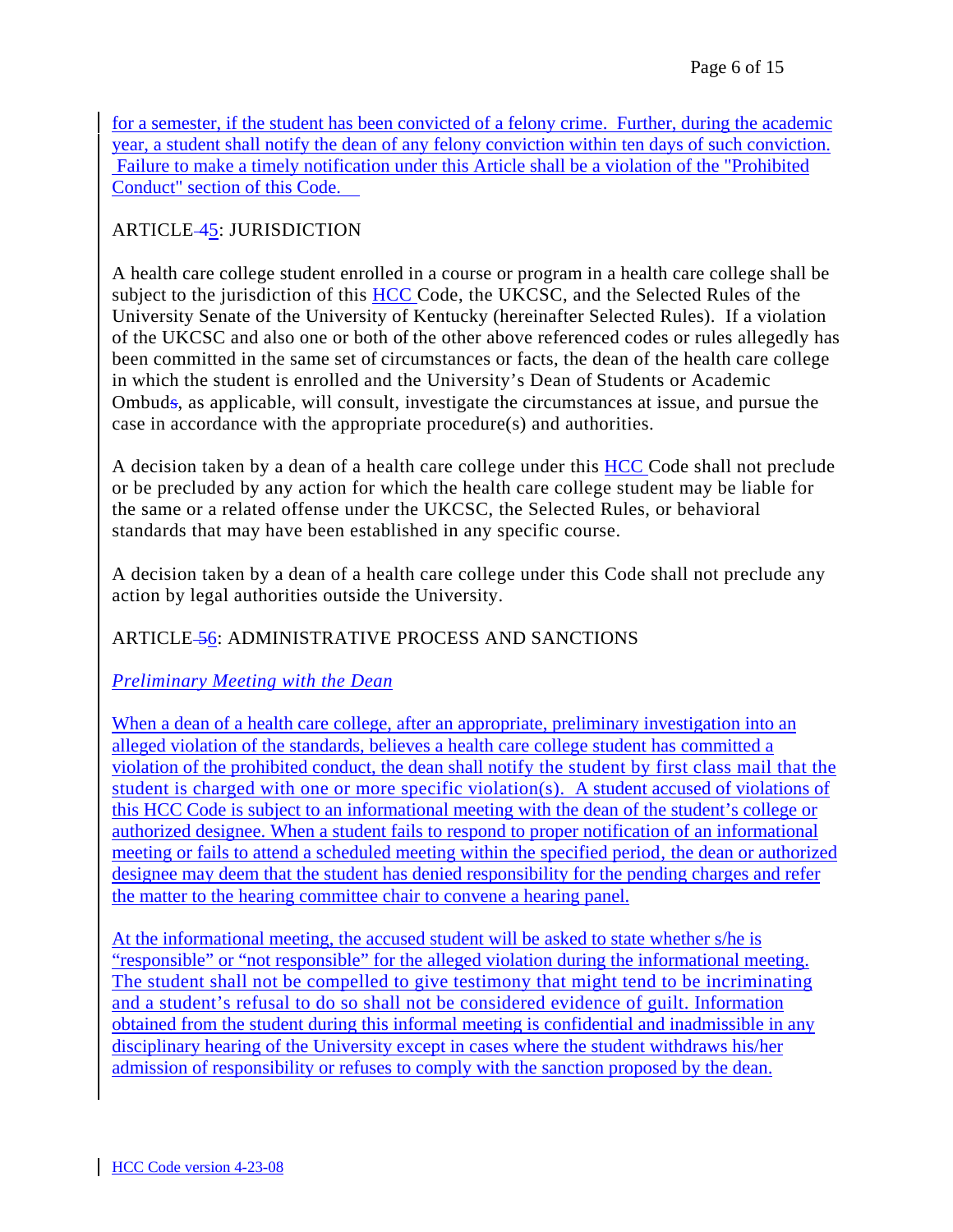When a student accepts responsibility for an alleged violation, the dean or authorized designee shall counsel the student and outline proposed disciplinary action as defined in the section on *Sanctions* below of this HCC Code. When a student denies responsibility for an alleged violation or withdraws from or refuses to comply with the proposed sanction, the dean or authorized designee shall forward the reports and evidence concerning the case to the hearing committee chair to convene a hearing panel.

When a dean of a health care college, after an appropriate, preliminary investigation into an alleged violation of the standards, believes a health care college student has committed a violation of the standards, the dean shall:

1. Notify the student in writing at a meeting or by first class certified mail that the student is charged with one or more specific the violation(s); of one or more of the standards; and

Notify the student in writing of the student's rights:

a. The student has the right to waive the rights to a hearing and an appeal.

 $\mathbf{b}$ .

- c. The student shall not be compelled to give testimony that might tend to be incriminating and a student's refusal to do so shall not be considered evidence of guilt.
- d. The student shall receive a written statement of the conclusions and recommendation reached by the Hearing Committee.

e. The student shall have the right to appeal the decision of the dean to the Provost.

f. The student shall enjoy all other rights at the time of notification of charges cited above, including continued enrollment and participation in classroom and clinical activity, unless specifically prohibited by the dean of the student's health care college.

## *Hearing Committee and Procedures*

If a student in a health care college were to deny an alleged violation(s) of this Code, a hearing committee shall be convened to examine the alleged violation(s) and to make recommendations to the dean.

At the beginning of each academic year, the dean of each health care code shall appoint eighteen (18) members to serve on a college hearing committee, consisting of ten (10) college faculty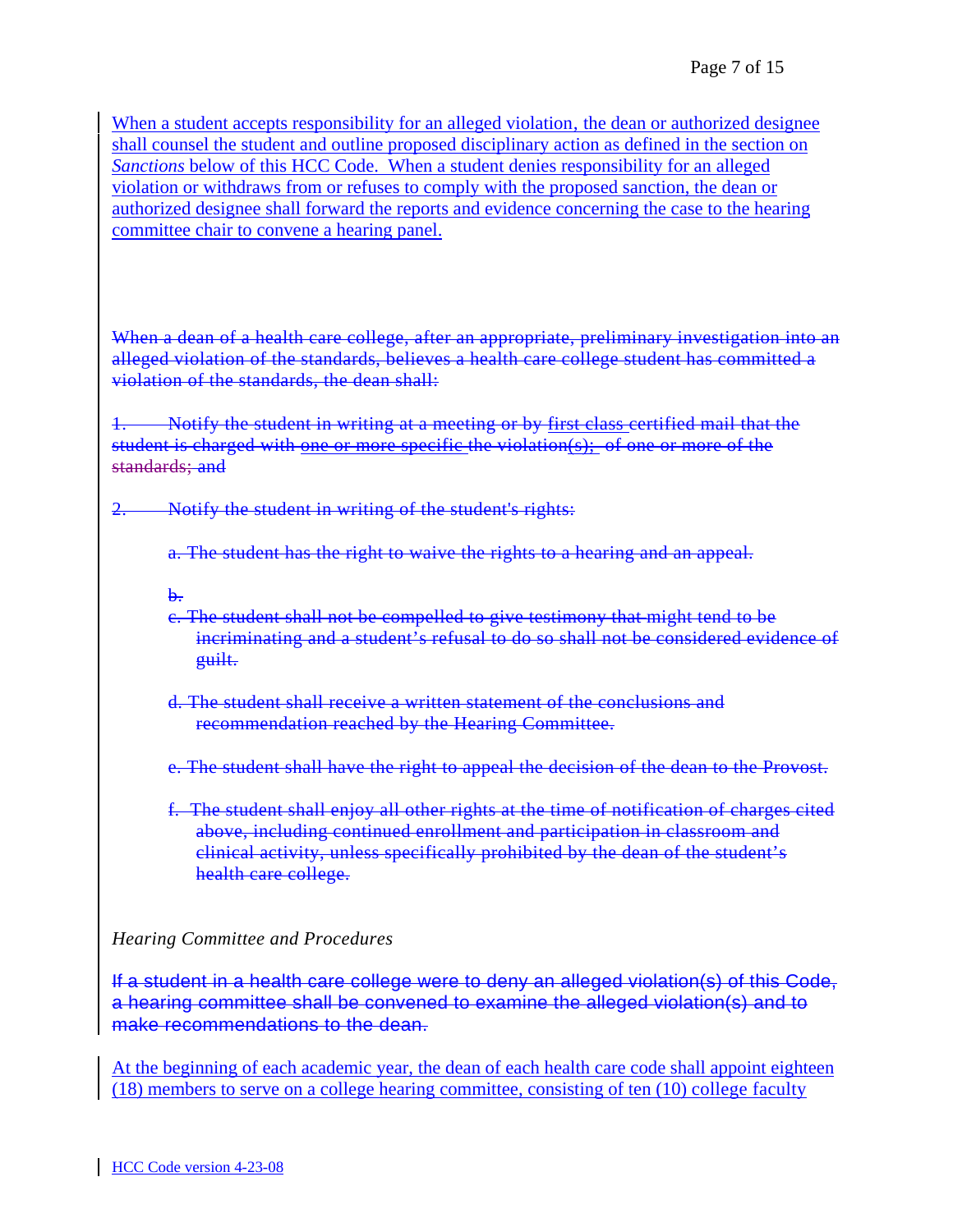members, at least six (6) of whom teach in patient-care settings and none of whom has an administrative appointment in the college, and eight (8) students in good standing who have completed two years of their professional degree requirements and whose names are among those provided by the college's Student Advisory Council or equivalent body. The dean shall designate a hearing committee chair and alternate chair from among the faculty appointees. The alternate chair will serve as chair in the chair's absence.

1. The chair, or alternate chair in the chair's absence, dean-shall appoint a Hhearing panel Committee with representation from the following groups among the hearing committee membership:

- a. Two-Three faculty college faculty members, at least two (2) of whom teach in a patient-care setting, and none of whom has a current academic or supervisory relationship with the student; and who are selected by the dean on the basis of their experience and ability to render an impartial judgment;
- b. One representative of the college's full-time, tenured faculty who is not a college or divisional administrator, who has no current academic or supervisory relationship with the student, and who is chosen and appointed by the dean; and
- be. Two students. in good standing who are within twelve (12) months of completing their professional degree requirements and whose names are among those provided by the college's Student Advisory Council or equivalent body.

2. The chair, or alternate chair in the chair's absence, dean shall designate one of the faculty representatives to be the Chair of the Hearing Committee. The Chair shall:

a.b. convene the hearing panel Committee within fifteen (15) working ealendar days of the dean's receiving the student's written request for a hearing;

b. obtain but not share the previous disciplinary record, if any;

c. conduct the hearing but not participate as a voting member of the hearing panel except to cast a tie-breaking vote;

 $de.$  generally provide the dean with a report of the  $H$ hearing panel's Committee's actions, findings and recommendations.

3. A meeting with at least four (4) members of the Ccommittee present shall constitute a quorum of the panel. The chair or the alternate chair must be present for the hearing panel to conduct its business.

4. The Hearing Committee chair shall establish procedural rules that shall ensure the orderly conduct of the panels' its functions. The chair Hearing Committee shall maintain a written record of its the hearing panel's proceedings and, at the appropriate time, forward the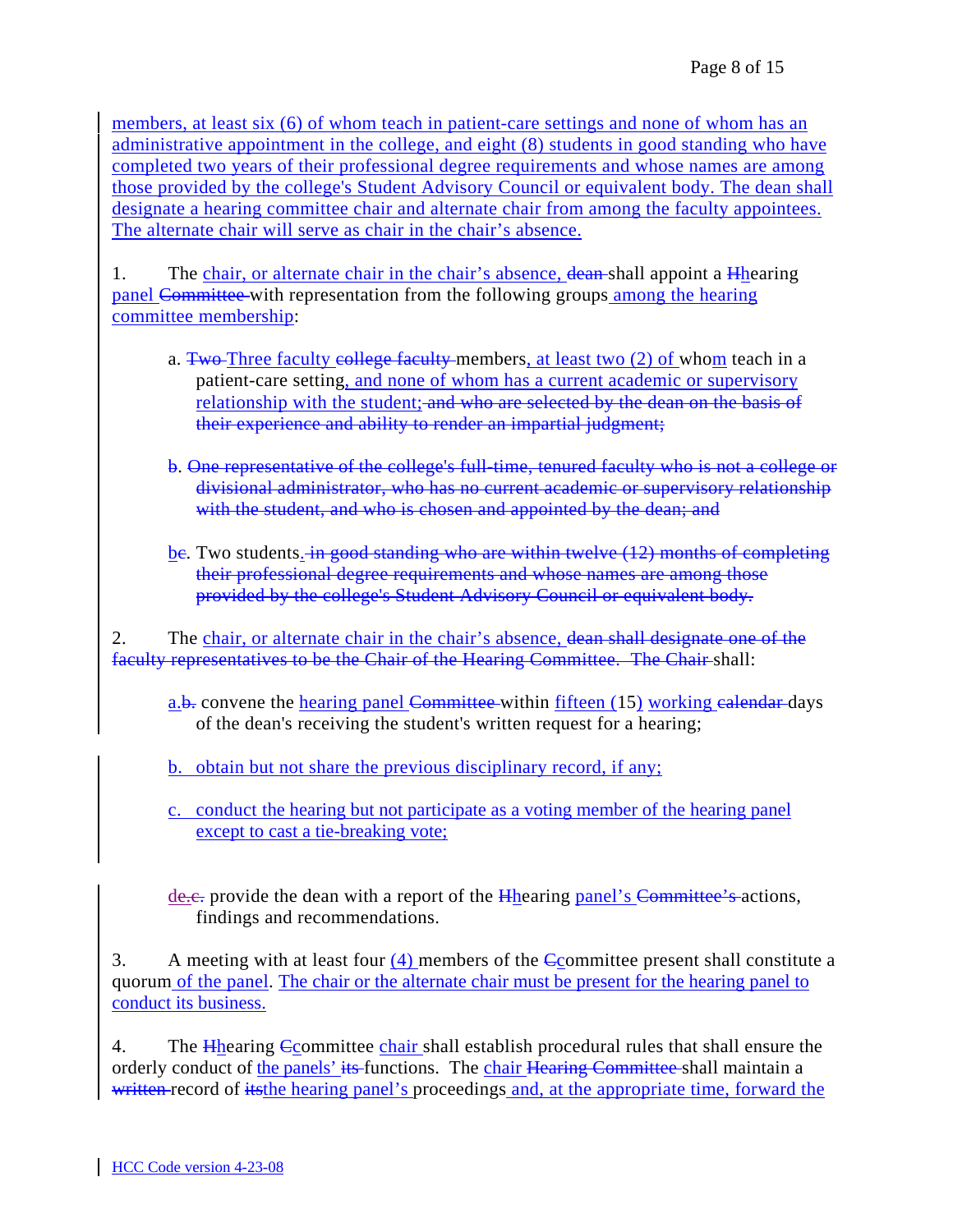record to the Dean of Students, who shall determine its proper disposition.

5. The standard that shall be applied in all cases brought before a hearing panelthe Hearing Committee is that a guilty-finding of responsibility requires that the preponderance of the evidence against the accused student in the majority opinion of a panel the Committee warrants the finding.

6. A student shall be guaranteed the following rights in all proceedings of a hearing panel:

 a. The student shall have the right to a fair and impartial hearing in all proceedings of any hearing panel.

 b. The student shall not be compelled to give testimony and refusal to do so shall not be considered evidence of responsibility for an alleged violation.

 c. The student shall be informed in writing of the reasons for appearance before any hearing panel and given sufficient time to prepare for the appearance.

d. The student shall be entitled to receive, upon written request, a copy of all rules and procedures governing the hearing panel at least 72 hours prior to appearance before the panel.

 e. The student shall have the right to hear and question all witnesses and present witnesses of the student's choice.

 f. The student may be present, if he or she desires, to listen to all individuals called by the Committee as part of its actions. The student may be assisted by one advisor. The role of the advisor shall be limited to providing advice to the accused student. Even if accompanied by an advisor, an accused student shall personally respond to inquiries from the hearing panel chair or panel members. In consideration of the limited role of an advisor, and of the compelling interest of the college to seek an expeditious conclusion to the matter, a panel hearing shall not. as a general practice, be delayed due to the unavailability of an advisor.

 g. The student may request that any member of a hearing panel be disqualified on the ground of personal bias.

h. The student shall have access to the record of the hearing.

i. The student shall be notified by the chair of hearing panel's composition with sufficient time before the date of the hearing to permit the student to identify any member of the panel who in the opinion of the student has a conflict of interest and recommend the member be recused. The chair shall have the authority to exclude any hearing panel member whom the chair determines has a conflict of interest or the appearance of a conflict of interest with a case.

6. The hearing may be open or closed, according to the accused student's choice as specified in the student's request for a hearing.

7. The student may have an advisor of the student's own choice who may advise the student and speak on the student's behalf; however, neither the student nor the student's advisor may examine any witnesses or Hearing Committee members unless permitted by the Chair. The Hhearing panel's Committee's meeting(s) will cannot be tape-recorded.

8. The student may be present, if he or she desires, to listen to all individuals called by the Committee as part of its actions. Any questions the student may wish to ask of these individuals shall be furnished in writing to the Chair who shall have sole discretion in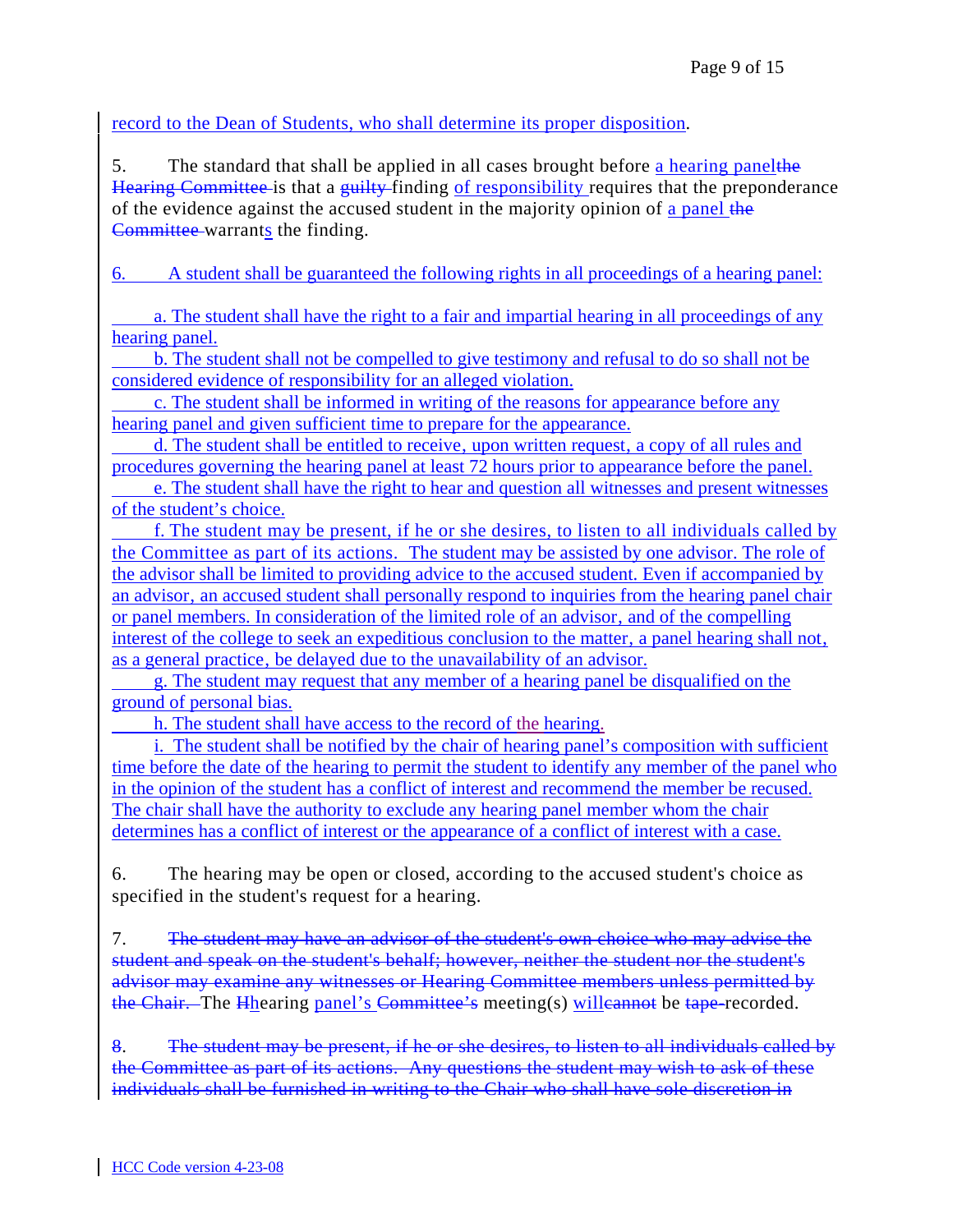### determining whether these individuals shall be asked these questions.

89. The Hhearing panel Committee shall reconvene in a Ssupplemental Pproceeding, not attended by the student and/or his or her advisor, to discuss and determine whether or not a violation of this HCC Codee standards has occurred and if so, to recommend sanction(s). The Ccollege's Office of Student Affairs or equivalent will obtain past records of offenses from the University Registrar and the Dean of Students. The information obtained shall be shared with the hearing panel chair, if the student is found responsible for a violation of this HCC Code. Both the accused and the complainant may submit relevant evidence or make relevant statements regarding the appropriateness of a specific sanction. The Chair shall convey these statements and records, if any, to the entire hearing panel Committee at the Ssupplemental Pproceeding.

940. The student shall enjoy all other rights specified at the time of notification of charges, cited above.

### *Reporting Procedures*

Written, hard-copy communication is preferred.

Electronic mail (e-mail) is an accepted official form of written communication in the health care colleges. E-mail may be used to communicate information regarding this HCC Code.ethics code policies and procedures. E-mail correspondence between members of the hearing panel Committee and other necessary parties regarding a case under consideration should be discouraged.

## *Hearing Committee Report*

At the conclusion of its deliberations, The the Hhearing panelCommittee, after concluding its hearings in order to review evidence and interview individuals involved in a case and after holding a Supplemental Proceeding to recommend sanctions, if any, shall provide a written report to the dean within seven (7) working days that summarizes whether or not a violation of the standards has occurred. within seven (7) working days. If the Hhearing panel Committee determines that a violation has occurred, it the Committee shall recommend an appropriate sanction to the dean in its written report. If the hearing panel Committee determines that insufficient evidence exists to conclude that a violation of the standards has occurred, it shall also notify the dean in writing of this finding.

## *Role of the Dean*

The dean shall accept and  $\frac{may$ -shall not reverse the determination of the Hearing Committee as to whether or not a violation of the standards occurred. The dean shall, however, have considerable latitude in implementing the sanctions recommended by the Hearing Committee. The dean may impose a sanction that is less than, the same as, or greater than that recommended by the Committee. The dean shall notify the student in writing by first classe extidentiation of the decision within seven (7) working days following the receipt of the Committee's report. The dean's decision shall be final unless appealed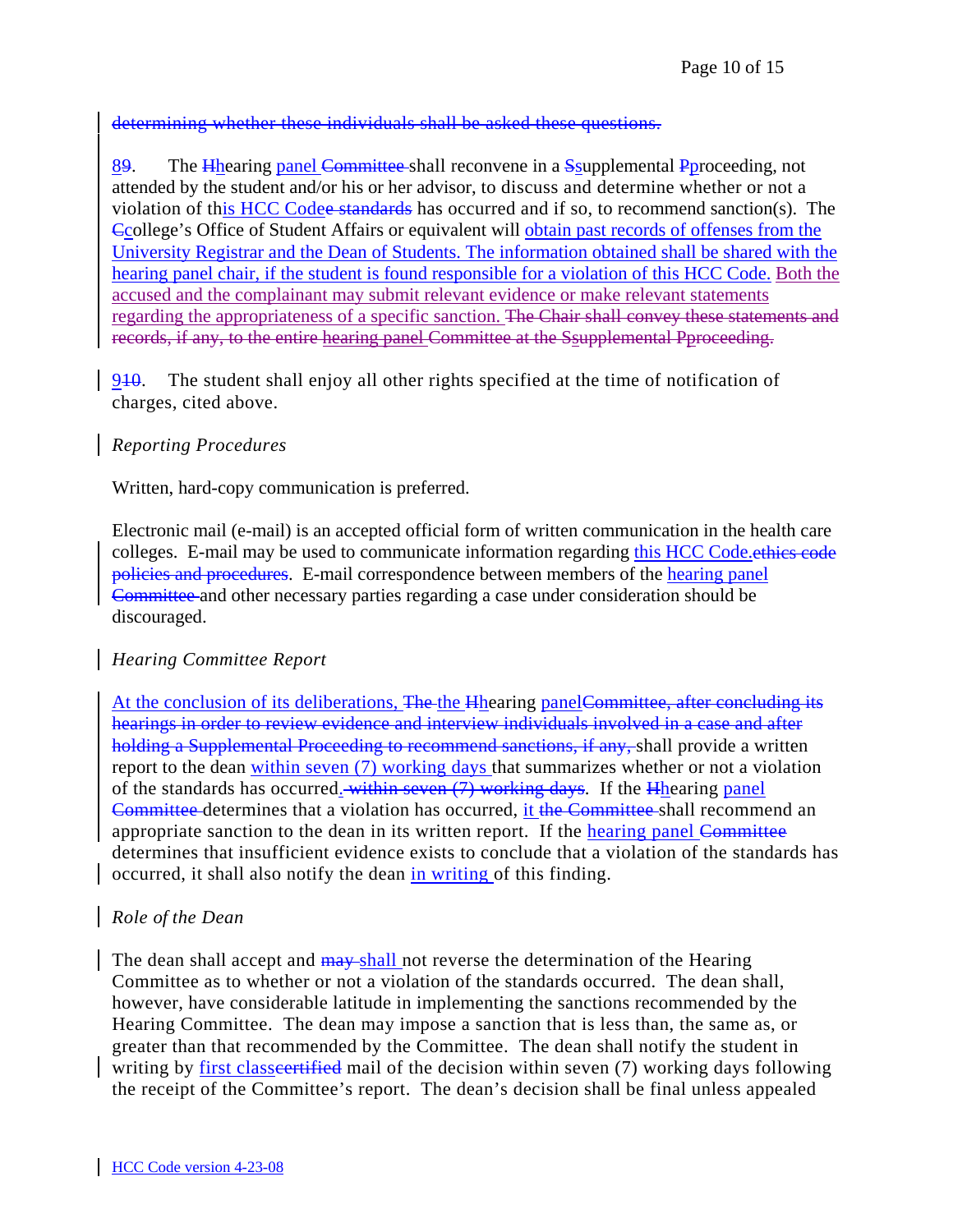by the student.

## *Sanctions*

All disciplinary sanctions imposed upon students are cumulative in nature and shall be recorded in the student's disciplinary record, which shall be housed in the Office of the Dean of Students. All prior disciplinary actions noted in a student's file may be used in subsequent cases of code violations committed by that student and may result in more severe consequences than would otherwise have been the case.

Sanctions imposed by a dean for violation(s) under this Code shall include one or more of the following:

- 1. a written warning, including statements on expectations for future professional conduct and consequences if a subsequent violation of prohibited conduct occurs;
- 2. a requirement that the student accede to sanctions such as but not limited to restriction of access to specific areas of campus, monetary penalty, monetary reimbursement, public or community service, research projects, compulsory attendance at education programs, compulsory psychiatric/psychological evaluation and counseling, such as alcohol and drug counseling;
- 3. academic probation with specific conditions;
- 34. suspension from a college or suspension from that college's courses or programs for a defined period;
- 45. dismissal from a college with possible readmission under conditions specified at the time of dismissal and with specified approval of the appropriate college committee and dean at the time of readmission; and
- 56. termination as a student and/or candidate for professional degree or certificate without the possibility of readmission to that college.

# ARTICLE-67: APPEAL

A student who is found responsible for a violation of this HCC Code and is sanctioned with suspension, dismissal or termination from the health care college in which the student is enrolled may appeal in writing to the chair of the HCC Code Appeals Board (herein HCCAB). The written appeal shall be submitted to the chair or postmarked, if mailed to the chair, within seven (7) working days of the receipt of the decision rendered by the college dean.

 The written appeal shall clearly state the reason for appeal. Acceptable reasons for an appeal are an assertion and evidence that:

1. Due process rights have been violated through the HCC Code hearing process;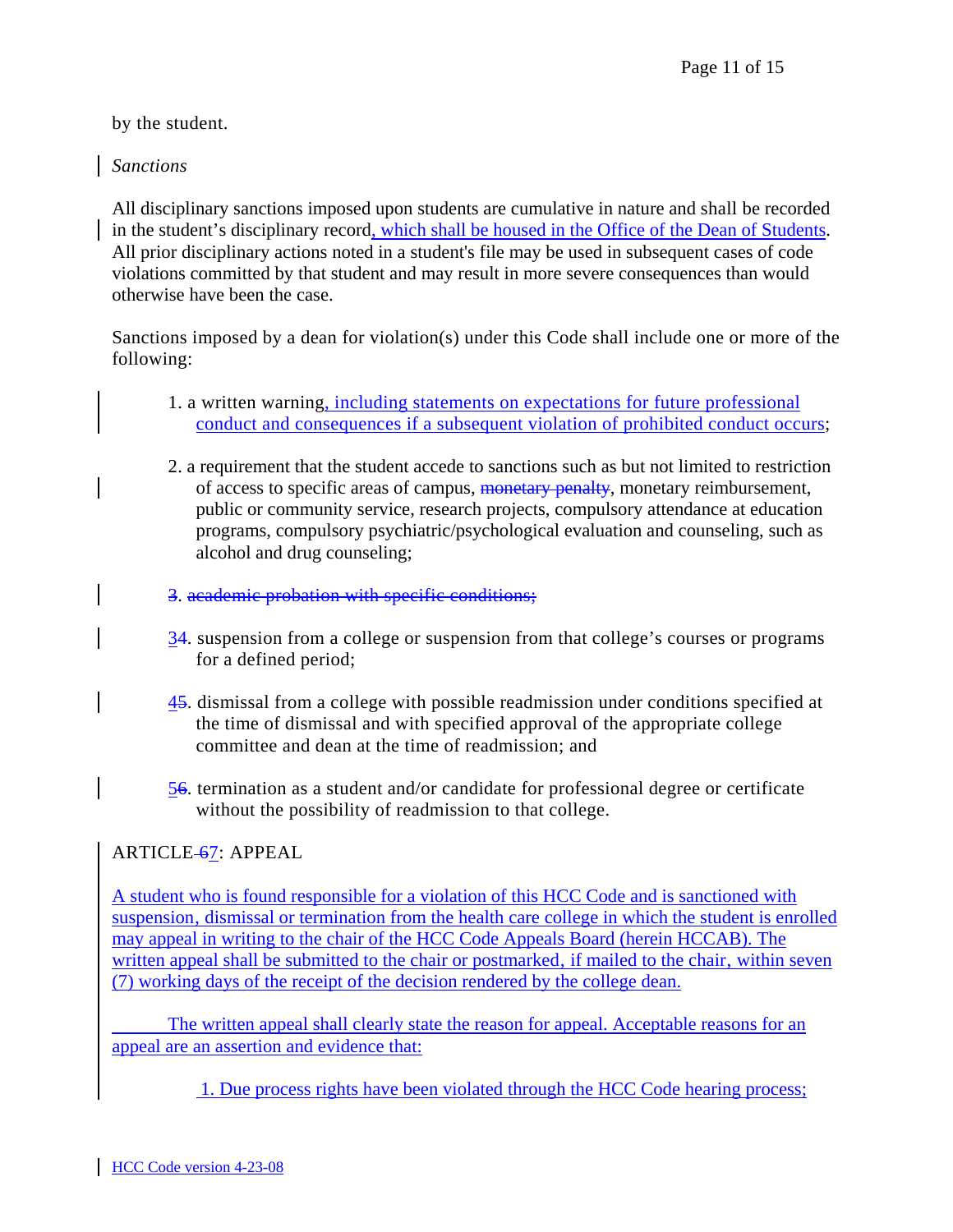- 2. The sanction is inappropriate for the infraction for which the student was found responsible; or
- 3. There is information that was unavailable at the time of the original hearing which would alter the determination of responsibility, or which would alter the sanction.

## HCC Appeals Board

# A. Jurisdiction

The Health Care Colleges Appeals Board shall hold appellate jurisdiction over students matters involving alleged violations of the HCC Code, except that if the HCCAB hearing panel, by majority of those present, decides the student's rights have been substantially violated, the HCCAB hearing panel has original jurisdiction on the issue of responsibility.

- B. Composition of the Health Care Colleges Appeals Board
	- 1. The HCCAB shall consist of twenty-five (25) members from the health care colleges, comprised of fifteen (15) faculty members, at least ten (10) of whom teach in patient-care settings and none of whom has an administrative appointment in the college, and ten (10) students in good standing who have completed two years of their professional degree requirements and whose names are among those provided by the college's Student Advisory Council or equivalent body, and a hearing officer who shall be the chair.
	- 2. A hearing panel of the HCCAB shall consist of nine (9) members, at least five (5) of whom are faculty members, at least one (1) of whom is a student, and a hearing officer, who shall be the chair. No member of an HCCAB hearing panel may serve on the college hearing panel and the HCCAB hearing panel in the same case.
	- 3. A quorum of the hearing panel for the conduct of business will be seven (7), at least five (5) faculty members (exclusive of the hearing officer) and at least one (1) student. The hearing officer must be present for the hearing panel to conduct its business.

# C. Appointments to the Health Care Colleges Appeals Board

# 1. The Hearing Officer

The hearing officer shall be the chair of the hearing panel and shall be a person with training in the law appointed by the Provost for a three-year term, subject to reappointment. The term shall begin on September 1, and end August 31. The hearing officer shall establish a written set of procedures for the conduct of HCCAB hearings, which is consistent with the policies enumerated in Article I,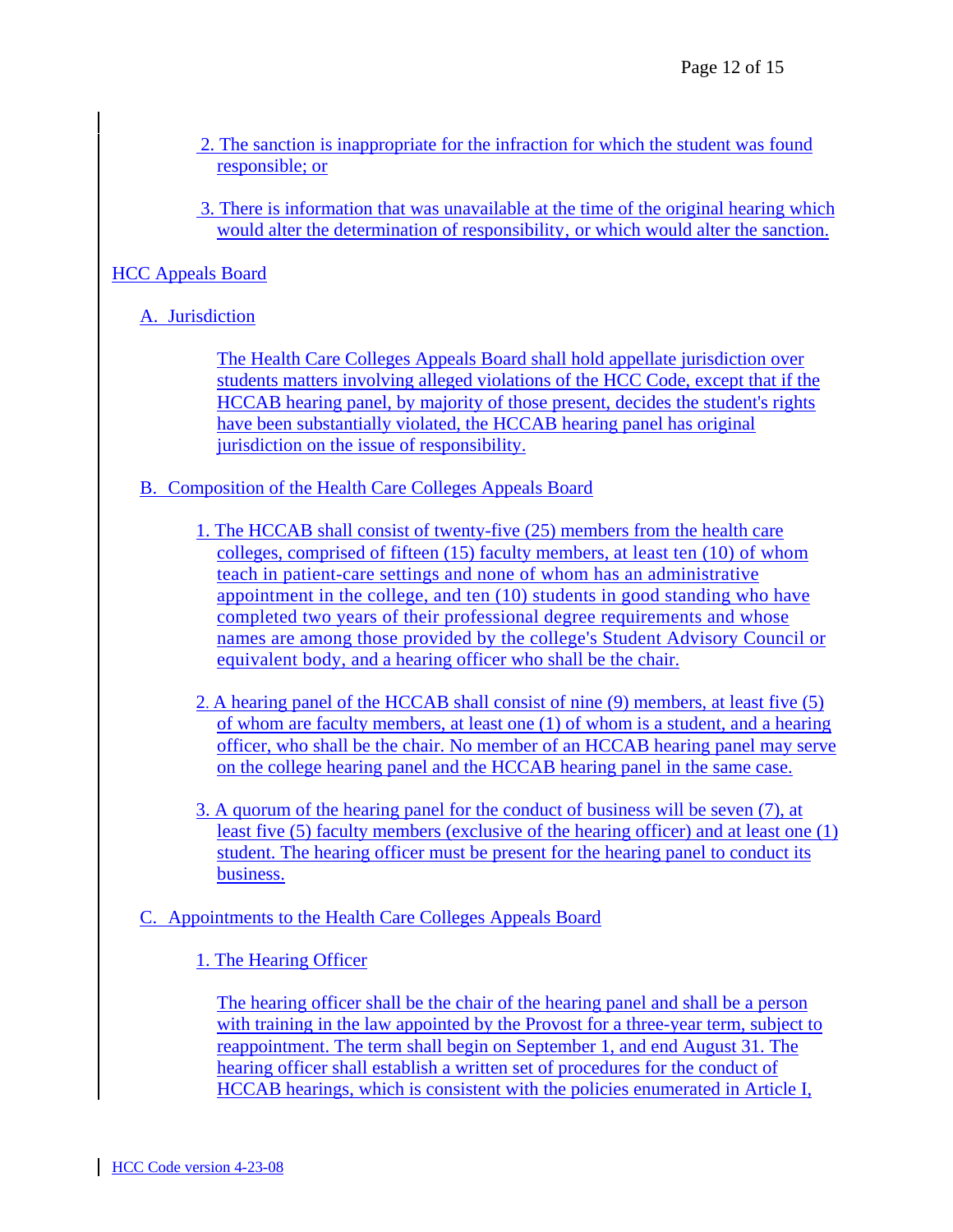Section 7 of the UKCSC. The hearing officer shall convene and preside at all meetings of the hearing panel, but does not vote as a member of the hearing panel except to cast a tie-breaking vote. All questions of the law, either substantive or procedural, and all procedural questions shall be addressed to and ruled upon by the hearing officer. The hearing officer shall have the authority to exclude any hearing panel member whom the hearing officer determines has a conflict of interest or the appearance of a conflict of interest with a case.

- 2. The Student Members
	- (a) The student membership of the HCCAB shall be appointed to one-year terms, subject to reappointment. Their terms shall begin May 1 and end April 30.
	- (b) The student membership shall consist of six (6) professional students and two (2) graduate students. The student members must be full-time students currently enrolled in a health care college, have been in residence at least two years and be in good academic and disciplinary standing.
	- (c) The Provost shall appoint student members to the HCCAB from the recommendations submitted by the Student Government Association and deans of the health care colleges. Four (4) student members shall be appointed from those names submitted by the Student Government Association and four (4) members from those names submitted by the college deans, totaling eight (8) student members.

### 3. The Faculty Members

Faculty members of the HCCAB shall be appointed to staggered three-year terms by the Provost upon the recommendation of the Senate Council. All terms shall begin on September 1 and end on August 31. To minimize the possibility of a conflict of interest, faculty members with primary administrative appointments (more than fifty percent of their assignment allotted to administration) shall not be appointed to the HCCAB.

### 4. Temporary Appointments

(a) If a sufficient number of the members of the HCCAB are not present or have been determined by the hearing officer to have a conflict of interest or the appearance of a conflict of interest at any time when that Board has duties to perform, the Provost or, in the Provost's absence, the Executive Vice President for Health Affairs, shall make such temporary appointments as are necessary to ensure that the required number of members are present. Such temporary appointments need not be preceded by the recommendations otherwise provided herein. However, in no case shall a faculty member replace a student member or a student member replace a faculty member.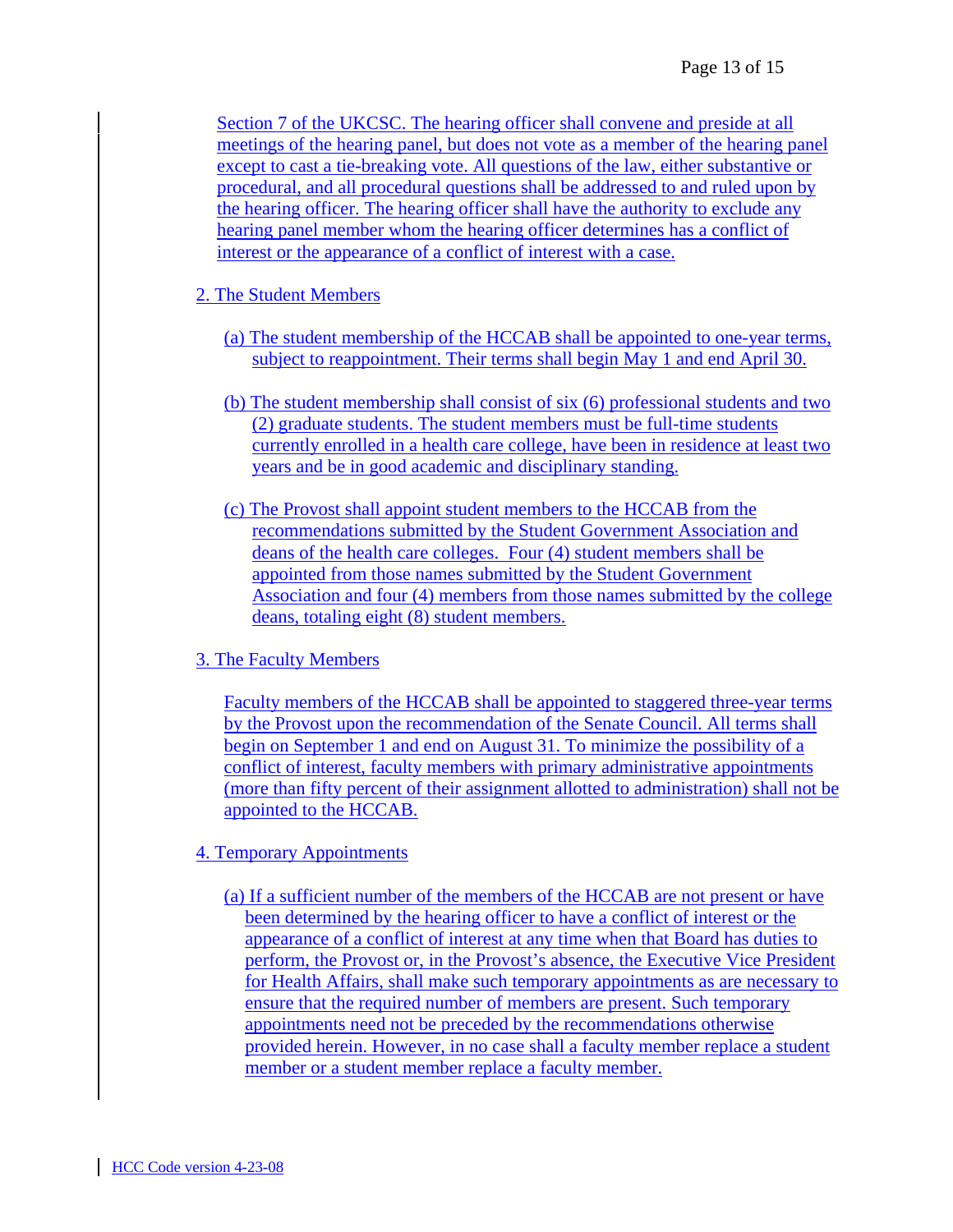- (b) If, at any time, in the judgment of the hearing officer, there are sufficient cases pending before HCCAB that it is unlikely that the pending cases can be processed within the time prescribed, the hearing officer shall notify the Provost of that fact. The Provost may, in accordance with the above provisions of the HCC Code, activate additional boards and appoint a hearing officer for each such additional board, or appoint additional boards and hearing officers for designated cases and time periods.
- (c) The authority, jurisdiction, and range of possible actions of, and the guaranteed rights of an accused person before any special board or panel appointed or activated under the terms of (a) or (b) above shall be the same as those applicable to the regularly constituted board or panel.

D. Disposition of Cases – Authority

The HCC Appeals Board shall render a prompt decision after receipt of the appeal. The HCC Appeals Board may uphold the decision of the hearing officer or modify the decision by reducing or increasing the level of sanctions imposed and/or modifying any terms and conditions of the initial sanctions. The imposition of sanctions shall be deferred during the review unless, in the discretion of the Vice President for Student Affairs or authorized designee, the continued presence of the student on the campus poses a substantial threat to him/herself or to others, or to the stability and continuance of normal University functions. Decisions of the HCCAB are final.

A health care college student has the right to appeal a decision of the dean, unless waived, to the Provost within seven (7) calendar days of the date of student's receipt of written notification of the dean's decision.

The written appeal shall clearly state the reason for appeal. Acceptable reasons for an appeal are an assertion and evidence that [a] due process rights have been violated through the University Disciplinary Hearing Process; [b] the sanction is inappropriate for the infraction for which the student was found responsible; or [c] there is information that was unavailable at the time of the original hearing that would alter the determination of responsibility or which would alter the sanction.

The Provost shall review the dean's decision on only those grounds which are cited in the appeal and for which written documentation is submitted with the health care college student's written request for an appeal.

The Provost's decision, made within fifteen (15) working days of the receipt of request for an appeal, shall be final.

The Provost's decision shall be recorded in writing and made a part of the student's permanent record. The Provost shall notify the student by certified mail, with a copy to the dean of the college.